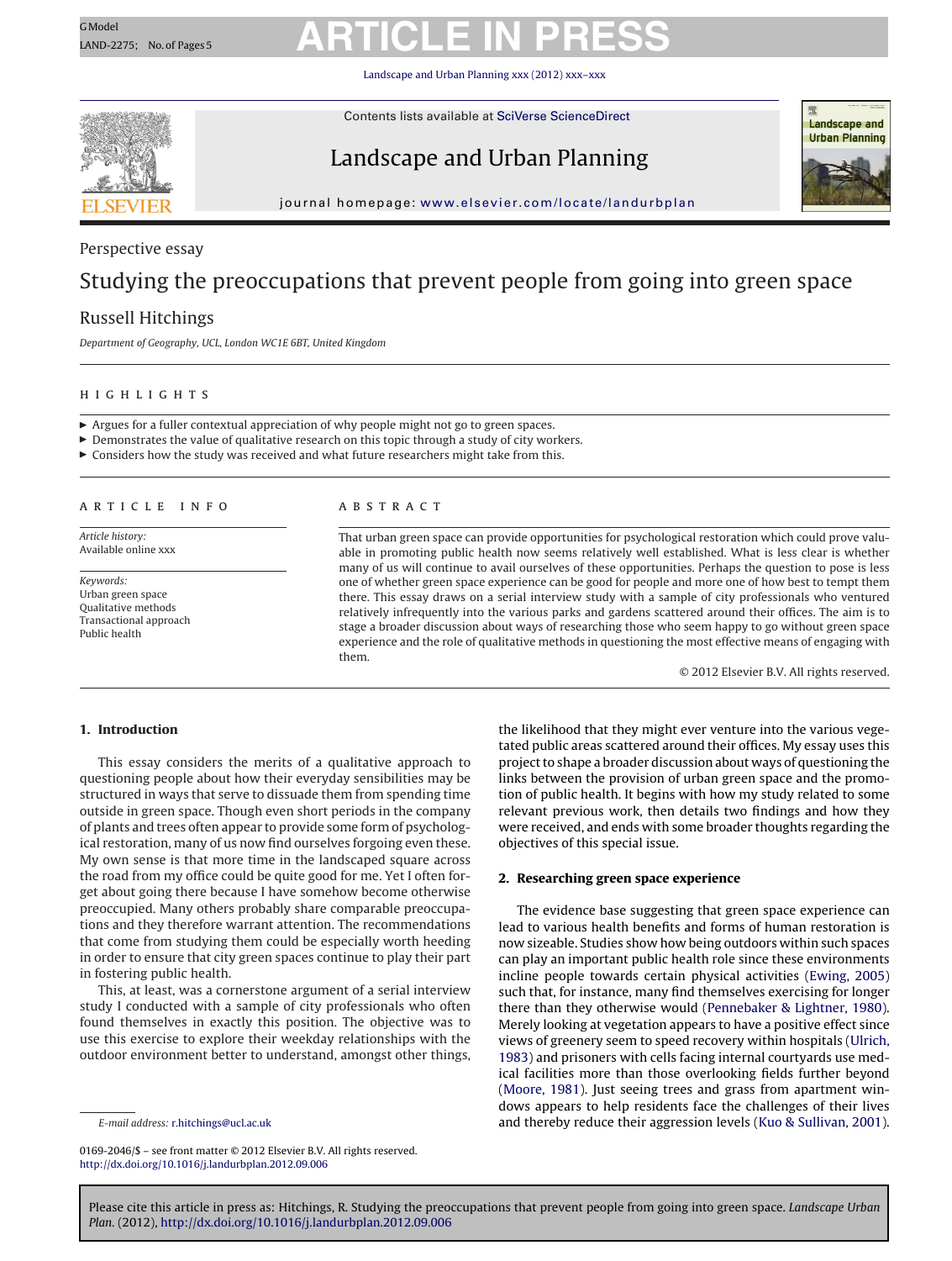# GModel GModel Reserves **ARTICLE IN PRESS**

2 R. Hitchings / Landscape and Urban Planning *xxx (2012) xxx–xxx*

All this is perhaps unsurprising when field tests show how contemplating vegetation can reduce blood pressure [\(Van](#page-4-0) [den](#page-4-0) [Berg,](#page-4-0) [Hartig,](#page-4-0) [&](#page-4-0) [Staats,](#page-4-0) [2007\)](#page-4-0) and improve both mood and self-esteem ([Pretty,](#page-4-0) [Peacock,](#page-4-0) [Sellens,](#page-4-0) [&](#page-4-0) [Griffin,](#page-4-0) [2005\).](#page-4-0) Wider publics seem to know this too [\(Van](#page-4-0) [den](#page-4-0) [Berg](#page-4-0) et [al.,](#page-4-0) [2007\).](#page-4-0) When office workers must go without windows, they often hang pictures that include greenery ([Bringslimark,](#page-4-0) [Hartig,](#page-4-0) [&](#page-4-0) [Grindal](#page-4-0) [Patil,](#page-4-0) [2011;](#page-4-0) [Heerwagen](#page-4-0) [&](#page-4-0) [Orians,](#page-4-0) [1986\),](#page-4-0) thereby combating angry feelings they may otherwise harbour [\(Kweon,](#page-4-0) [Ulrich,](#page-4-0) [Walker,](#page-4-0) [&](#page-4-0) [Tassunary,](#page-4-0) [2008\),](#page-4-0) and many are clearly prepared to pay significantly more to live near vegetated environments ([Martin,](#page-4-0) [Warren,](#page-4-0) [&](#page-4-0) [Kinzig,](#page-4-0) [2004\).](#page-4-0) [Hartig,](#page-4-0) [Mang,](#page-4-0) [and](#page-4-0) [Evan's](#page-4-0) [\(1991\)](#page-4-0) claim that, on reviewing the evidence as a whole, green space experience appears good for people still seems to stand.

In terms of the mechanism involved, one leading argument is that being near to vegetation provides an important form of psychological respite ([Kaplan](#page-4-0) [&](#page-4-0) [Kaplan,](#page-4-0) [1989;](#page-4-0) [Kaplan,](#page-4-0) [Kaplan,](#page-4-0) [&](#page-4-0) [Ryan,](#page-4-0) [1998\).](#page-4-0) Here the suggestion is that such experiences help people recharge themselves mentally since contemplating the intricacies of vegetation can beguile us in a manner that temporarily allows us to transcend immediate worries and then return to our tasks refreshed ([Han,](#page-4-0) 2009; Kaplan, [1993\).](#page-4-0) Others work with the assumption of a fundamental connection between humans, plants and trees such that our shared history of co-existence inclines people to seek out the reassuring familiarity of the places in which we find these organisms [\(Lohr](#page-4-0) [&](#page-4-0) [Pearson-Mims,](#page-4-0) [2006;](#page-4-0) [Summit](#page-4-0) [&](#page-4-0) [Sommer,](#page-4-0) [1999\).](#page-4-0) Linked to biophilia ([Kellert](#page-4-0) [&](#page-4-0) [Wilson,](#page-4-0) [1993\),](#page-4-0) understood as the innate attraction humans may feel for natural processes, the belief here is that the desire for green space experience could be hard wired into people in some quite basic terms. The task accordingly becomes one of helping them respond to these desires. Such thinking underpins the currently popular argument that governments should provide green spaces within certain distances from where people live (see [Boone,](#page-4-0) [Buckley,](#page-4-0) [Grove,](#page-4-0) [&](#page-4-0) [Sister,](#page-4-0) [2009;](#page-4-0) [Natural](#page-4-0) [England,](#page-4-0) [2010\).](#page-4-0) The assumption here is that, if green spaces are available nearby, we should logically expect to see people going to them.

This line of research is valuable because, once these benefits have been demonstrated, champions of urban green spaces are much better armed to fight for their continued provision. As such, it is unsurprising to see these studies featuring more and more in policies hoping to realise the various public health benefits that could flow out of such spaces [\(Brown](#page-4-0) [&](#page-4-0) [Bell,](#page-4-0) [2007;](#page-4-0) [Eden,](#page-4-0) [2009;](#page-4-0) [Park,](#page-4-0) [O'Brien,](#page-4-0) [Roe,](#page-4-0) [Ward](#page-4-0) [Thompson,](#page-4-0) [&](#page-4-0) [Mitchell,](#page-4-0) [2011\).](#page-4-0) Part of the reason why these arguments are so persuasive, however, is because the studies involved often permit themselves to draw conclusions about a generic human response. In other words, they seek to establish how people, frequently understood as a relatively undifferentiated category, experience these environments. This makes for persuasive advocacy because, when benefits appear to be derived by everyone, it becomes much harder to argue against facilitating them. Yet one downside to this style of research is that it necessarily sidelines important cultural factors associated with how different groups have come to live and what this means for whether they will really avail themselves of these benefits. Put simply, though various forms of human restoration appear to come from green space experience, whether different groups are inclined to submit to the processes that result in this restoration is another matter entirely. Furthermore, because many studies have sought to establish and evaluate these benefits in relatively general and abstract terms, we still know comparatively little about the reasons why many of us may be quite happy going without in the course of our everyday lives. Indeed, and building on this suggestion, there are various further ways in which commonplace modes of investigating this topic may impede a fuller appreciation of exactly these reasons:

- A first relates to the statistical approach that continues to predominate in this field. This is entirely understandable given the methodological background of many in environmental psychology and public health research. Yet it is also true that the statistical analysis of surveys can only ever provide a comparatively anaemic account of how everyday lives are lived and what this means for whether greater amounts of green space experience could feasibly infiltrate them. Because larger sample sizes are often prized, researchers have often had less time to linger with any of the individuals involved. Meanwhile, a more subtle sense of the pressures and preoccupations that characterise specific social groups could suggest positive interventions that may be all the more effective for having taken the time to achieve this sense.
- A second reason why less is known about how the subtleties of lived experience influence the likelihood that people will go into green space relates to the prevalence of techniques centred on visual preference and design. This focus is again understandable when audiences are often taken to be those in landscape architecture who may be eager to provide the most attractive and restorative scenes. Yet, by delimiting the discussion in this way, we blind ourselves to other aspects that could be just as significant in dictating whether people will end up looking at them. Parks and gardens may be made as visually appealing as we like but if, for other reasons entirely, people are not going there our endeavours are rendered redundant. Green space researchers might start instead with a more rounded sense of how particular groups have come to live and what this tells us about whether aspects of landscape design are indeed central to tempting them into these spaces. Put simply, we might benefit from beginning with the everyday lives of people, not the physical organisation of their parks.
- A third characteristic obscuring a fuller appreciation of why certain groups might be uninterested in green space experience relates to those who rarely venture into public parks. Many field studies of how people relate to urban green spaces observe those found within them. This is again understandable in terms of research pragmatics since doing so is easier than, for instance, calling in at their homes. Yet the implication remains that any resulting recommendations could merely be making these spaces more attractive to an atypical group. Meanwhile, the feasibly very different wishes and requirements of those who currently stay away remain hidden from view. This is despite the fact that these groups may be exactly those we should be targeting. Bluntly put, policies derived from studies of those already found within urban green spaces could be tinkering around the edge of some much more profound aspects of social change with regard to how and where wider populations spend their time – aspects to which researchers are currently oblivious because of the methods they have come to favour.
- A fourth also concerns the sampling choices of green space experience studies. Many involve students who are asked to respond to particular stimuli or state how particular environments make them feel. This is again understandable in terms of gaining efficient access to large numbers of respondents. Furthermore, if we believe ourselves to be evaluating processes that are shared by everyone, individual respondent characteristics should logically make little difference. There are studies of those who enjoy various green space pursuits like anglers or walkers. Yet asking those who initially seem less keen on green space about the pressures of their everyday lives could generate a more rounded appreciation of whether they too will respond to the positive green space feelings such studies have usefully evaluated.

All these concerns are, of course, not mine alone. In recent editions of this journal, various contributors have argued for more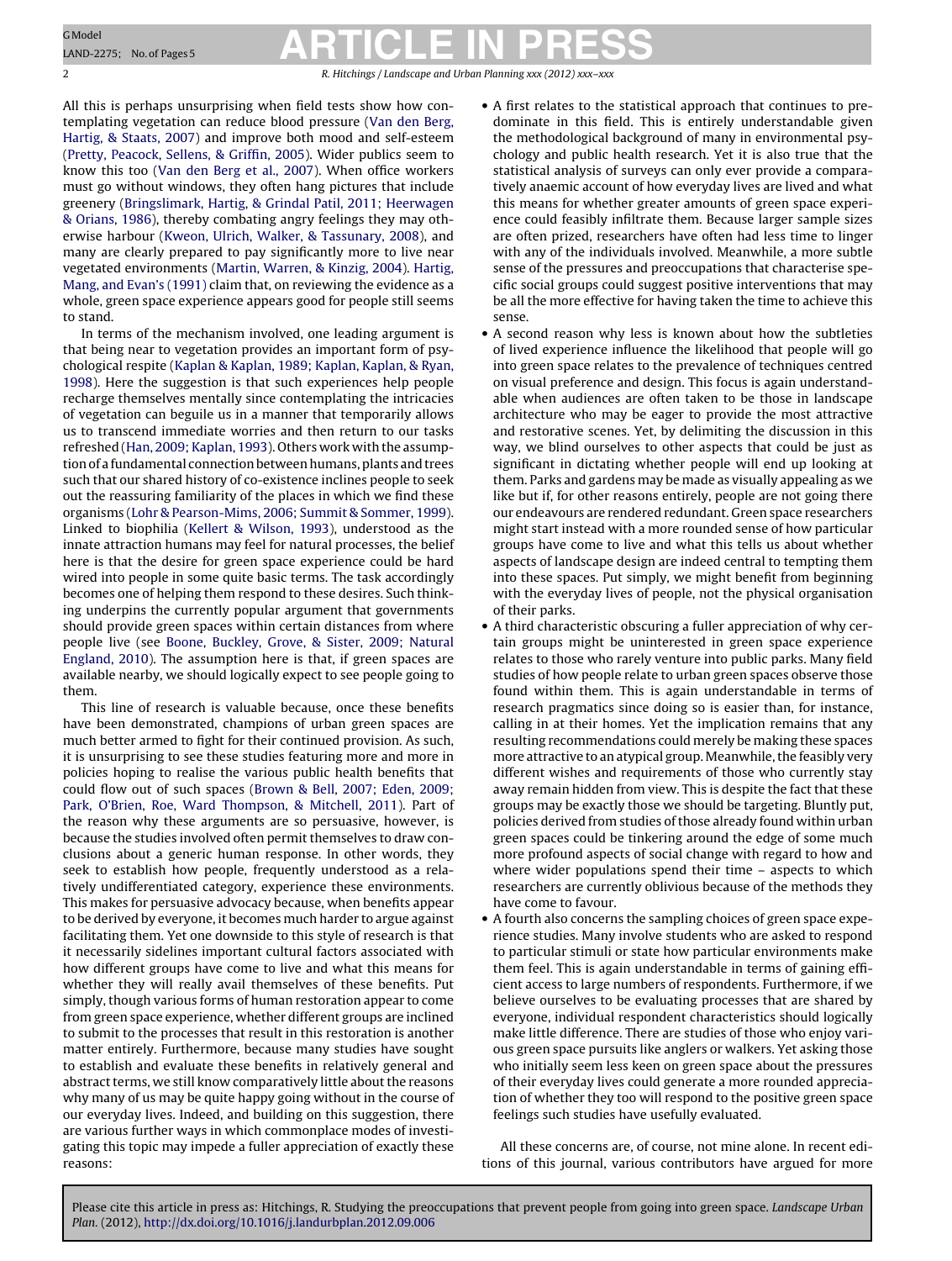### GModel GARTICLE IN PRESS

R. Hitchings / Landscape and Urban Planning *xxx (2012) xxx–xxx* 3

culturally sensitive approaches to the experience of urban green space and the human restoration it potentially brings. For [Ward](#page-4-0) [Thompson](#page-4-0) [\(2011\)](#page-4-0) we need to examine the 'mechanisms' through which people derive health benefits from landscape experience and how they vary for identified population segments (see also, [Park](#page-4-0) et [al.,](#page-4-0) [2011\).](#page-4-0) Though Stamps has shown students to respond to images of green space in similar ways to wider populations (1999), the details of how various mundane pressures may dissuade specific groups from seeking out such scenes is another matter entirely. [Grinde](#page-4-0) [and](#page-4-0) [Grindal](#page-4-0) Patil (2009) pursue the contention that, though green space benefits seem to exist, we must stay mindful of their 'penetrance' in the sense that various social and cultural factors may effectively over-ride them in ways that render people unable to respond to the urge to derive these benefits. As [Grahn](#page-4-0) [and](#page-4-0) [Stigsdotter](#page-4-0) [\(2010\)](#page-4-0) suggest, if we really want to ensure green spaces continue to reduce stress amongst city populations, we need to examine how people experience these spaces in more contextually sensitive and less visual ways (see also [Jorgensen,](#page-4-0) [2011](#page-4-0) or [Gobster,](#page-4-0) [2011](#page-4-0) on the latter point). In this sense, these scholars are moving in the direction of cultural studies of park access which question why some groups feel disinclined to enter these spaces because they have been subtly coded as places where they do not really belong [\(Byrne](#page-4-0) [&](#page-4-0) [Wolch,](#page-4-0) [2009\).](#page-4-0)

That this special issue is partly devoted to expanding the repertoire of techniques used to question the links between green space and health testifies to interest in these ideas. This may therefore be quite a timely point at which to experiment with the conceptual and practical building blocks from which we assemble our studies of urban green space experience. This, at least, was the contention of a project in which I took a 'transactional' approach to these matters ([Hartig,](#page-4-0) [1993\)](#page-4-0) – one in which potentially innate responses to green space are examined alongside wider cultural imperatives that may either impede or amplify them (see also [Staats](#page-4-0) [&](#page-4-0) [Hartig,](#page-4-0) [2004;](#page-4-0) [Staats,](#page-4-0) [Van](#page-4-0) [Gemerden,](#page-4-0) [&](#page-4-0) [Hartig,](#page-4-0) [2010\).](#page-4-0)

#### **3. Good reasons for forgetting and avoiding urban green space**

Arguments for grasping the nettle of investigating the cultural dynamics that serve to keep societies out of their green spaces occasionally surface in this field. [Bixler](#page-4-0) [and](#page-4-0) [Floyd](#page-4-0) [\(1997\)](#page-4-0) believe researchers should consider how human environments are increasingly engineered to meet specified levels of cleanliness and comfort such that outdoor green spaces can easily become places of dirt and disgust more than relaxing restoration. [Pergams](#page-4-0) [and](#page-4-0) [Zaradic](#page-4-0) [\(2006\)](#page-4-0) connect declining national park visits to the popularity of distractions like computer games, through others suggest the opposite since green space may provide a beneficial escape from otherwise media saturated homes [\(Worpole,](#page-4-0) [2000\).](#page-4-0) [Ward](#page-4-0) [Thompson](#page-4-0) [\(2002\)](#page-4-0) links these disinclinations to the stigma of lingering without purpose in public spaces within societies whose members must be seen to be doing something. Others consider whether green spaces now feel like unpalatable places of risk such that many do not go to them because of a lingering sense of them being insufficiently safe or sanitised [\(CABE,](#page-4-0) [2005;](#page-4-0) [Skår,](#page-4-0) [2010\).](#page-4-0)

There are clearly various intriguing mechanisms through which the everyday sensibilities associated with modern societies might be evolving in ways that make regular green space experience unappealing and what is especially laudable about these arguments is their willingness to think laterally about the factors involved. After all, as [Herzog,](#page-4-0) [Chen,](#page-4-0) [and](#page-4-0) [Primeau](#page-4-0) [\(2002\)](#page-4-0) astutely observe, if many of us now under-appreciate the restorative effects of going into green space and prefer other preoccupations instead, the question becomes much less about establishing the potential benefits of these spaces and much more about ensuring people continue to

pick them. This may be especially so when recent studies suggest modern lifestyles encourage us to under-estimate these benefits, even though we still derive them when we eventually go ([Nisbet](#page-4-0) [&](#page-4-0) [Zelenski,](#page-4-0) [2011\).](#page-4-0)

Partly motivated by these suggestions, I recently embarked upon a serial interview project that examined the possibility of more green space experience infiltrating the working lives of a group who were generally quite removed from these environments. These were professional lawyers found in either the traditional financial heart of London or the newer business complex of Canary Wharf. Building on previous research considering how office workers relate to nearby green space ([Kaplan,](#page-4-0) [1993\)](#page-4-0) and novel arguments about how this sizeable group might be encouraged to take healthier and more restorative breaks [\(Hartig,](#page-4-0) [2006;](#page-4-0) [Taylor,](#page-4-0) [2005\),](#page-4-0) I sought fresh suggestions about how this might be done (for the most relevant material, see [Hitchings,](#page-4-0) [2010a\).](#page-4-0) I was particularly interested in whether my respondents would go into green spaces more than whether they looked at them through windows. It was also quite possible that weekends may have provided my respondents with valuable green space 'inoculations' ([Hartig](#page-4-0) et [al.,](#page-4-0) [1991\)](#page-4-0) to get them through the daily grind. Yet I was also most interested in the working week.

Through four long interviews at evenly spaced points over the course of one year, I questioned the working routines of a diverse sample of individuals from this group and whether they might be punctuated by more outdoor experiences. The background suggestion was that, because this group was generally busy, subject to certain workplace expectations, and occupied office environments that were generally kept at similar temperatures throughout the year, its members might provide a revealing test case in understanding lives that could be rather disconnected from the outdoor environment. According to their own reckoning, my respondents spent on average only around thirty minutes outside buildings per day during the working week. What did all this mean for the likelihood that they might venture outside into areas of nearby green space?

Such matters were not always easy to explore at the start. These were busy people, after all, and the reasons why they did, or did not, spend more time in parks could initially prove difficult to pause and evaluate when there were more pressing issues on their minds. Staging open discussion about urban green space experience with those who infrequently go there may also be difficult since this category of respondent may naturally feel they have little to say on the matter. This was compounded by my wish to start with a more general appreciation of their routines in a way that could easily have been taken to indicate a lack of research focus. Yet these were problems I had to face because I wanted to maximise on the promise of the serial approach in allowing the researcher, through repeated cycles of coding and analysing interview transcripts before returning with an increasingly pertinent set of questions, to reveal which factors had most bearing on the matter at hand. Nevertheless, once rapport was established, and once respondents were sufficiently persuaded of the merit of my study to devote their full attention, a collective examination of how they, along with their professional peers, lived with their outdoor spaces slowly became easier to stage. As the year passed, various aspects of their lives were explored in our conversations, before evaluating how each impacted on questions that included whether they might spend more time in outdoor green space and whether such experiences were particularly hankered after in light of their other preoccupations.

I will now outline two findings as a means of exemplifying what this approach can reveal. The first related to forgetting about the very idea of spending time outside. In this respect, the study concluded that advocates of regular green space experience overlook the power of personal routine at their peril in so far as, for this group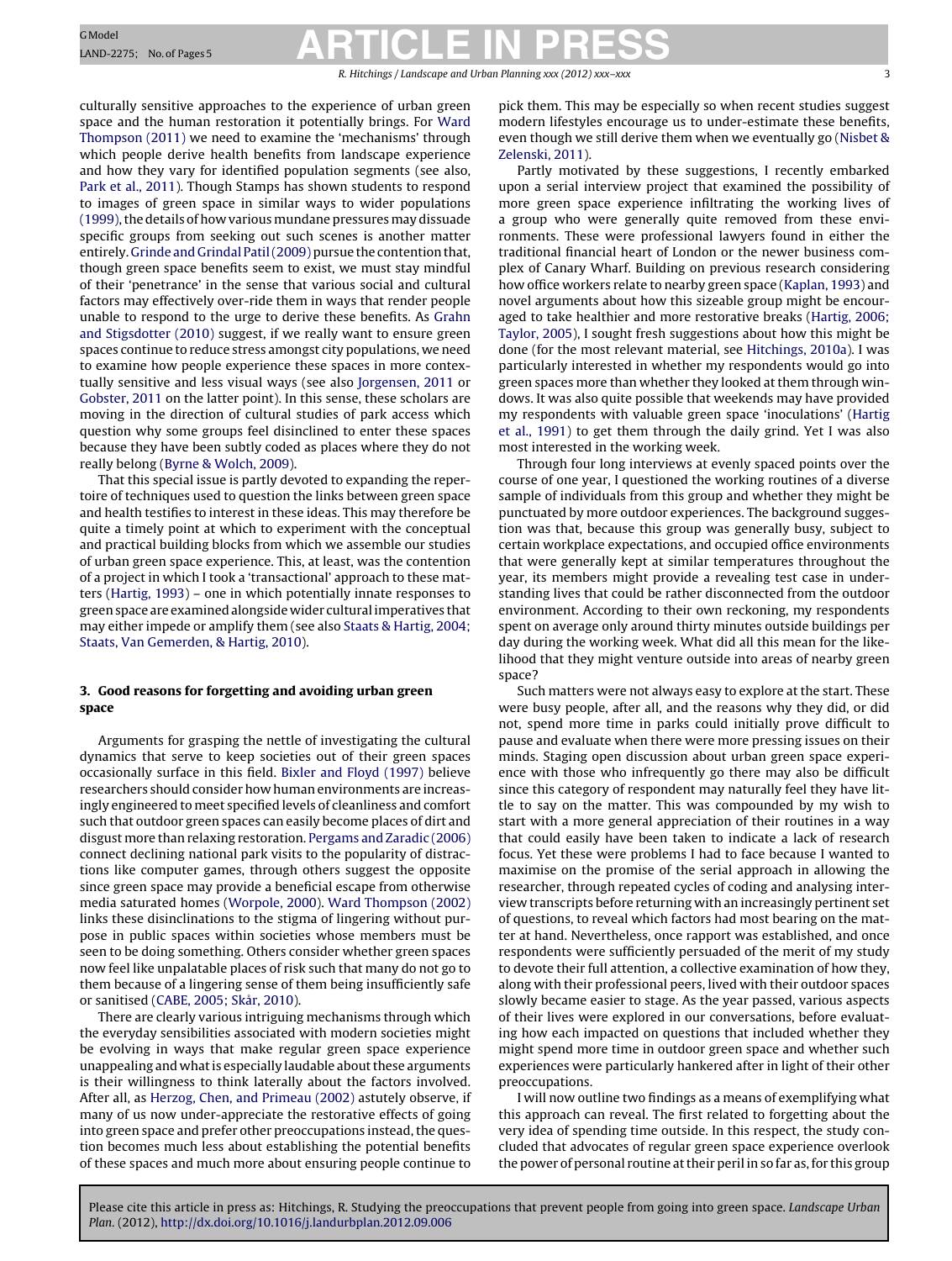## GModel GModel Reserves **ARTICLE IN PRESS**

4 R. Hitchings / Landscape and Urban Planning *xxx (2012) xxx–xxx*

at least, once indoor habits were established, they often proved difficult thereafter to shake. This was over and above the pressure of deadlines and professional performance and much more about how they had assumed certain purposeful states during the working week that meant the idea of green space experience soon fell out of the frame. One important task might therefore be about finding ways to help the very notion of going outside insinuate itself into the consciousness of this group. Otherwise, as one respondent tellingly described it, even the large expanse of green space immediately outside her office could soon be viewed as a restorative resource for others only. She undoubtedly thought it important to provide people with easy access to these spaces. Yet, on reflection and through our discussions together, she came to appreciate how the power of personal routine rendered her unlikely ever to consider benefitting from them herself.

The second related to the perceived pitfalls of submitting to the processes involved in deriving restoration. Such restoration may very well be beneficial but, if people feel they should retain certain workplace dispositions, the processes leading up to it become problematic. For this reason, green spaces were sometimes deemed places that were best avoided in the course of the working day. The idea here was that it was better not to avail yourself of any such respite because, after having spent time in the park, for example, it could prove difficult subsequently to heave yourself back into the more determined mind-set felt necessary to embody professionalism. As another respondent described it, she would never spend lunchtimes outside in green space if she had a meeting afterwards and this was about much more than dirty environments or the potential arrival of sweat in summer. Rather the problem was that she would start to relax. Doing so would be pleasant but it would also undermine her sense of being an appropriately purposeful lawyer and this, she worried, would make her less likely to impress her clients. More generally, it was often thought better to push through the day and then really relax on returning home.

#### **4. Policy suggestions and sampling suspicions**

But what could be done with such findings and how were my results received? In terms of the former, on completing the project I distributed a policy report detailing various responses that might be made to this study [\(Hitchings,](#page-4-0) [2010b\).](#page-4-0) With regard to more restorative green space experience featuring in the daily lives of this specific group, a first suggestion was that planners might do better to ensure spaces near their homes are well stocked with suitable greenery, rather than focussing on those near the workplace when those spaces could easily be overlooked and there were anxieties linked to the effects of encountering them. Taking a less fatalistic stance on the promotion of daytime outdoor relaxation, a second related to helping these workers remember the existence of these environments. Building on this suggestion, one body charged with the management of city parks in London has since been developing a mobile phone text service to remind such professionals when it might be particularly pleasurable or interesting to go into nearby green spaces because, for example, particular plants are flowering or entertainment is provided. The thinking here is that otherwise the idea of doing so is unlikely to arrive. By creatively working with the grain of city worker lifestyles, their hope is that, once jolted out of the usual routine, such workers may soon think about going to the park again.

So some relatively novel suggestions were made and there was, at least some, interest in these results. However, and turning to the latter, it would be wrong to paint such a rosy picture of my project dissemination. It was not always so easy to persuade people of the value of the study. Reservations commonly related to sample size. Though I had conducted and analysed over forty long interviews, and though I had encouraged my respondents to reflect on the wider workplace norms and expectations faced by those in comparable city jobs and whether they were individually typical, still some immediately dismissed the study because the sample was felt to be too small. Though the approach logically requires picking a group with whom to explore the topic, it proved easy for potential critics to focus on the peculiarities associated with lawyers and how they might be subject to specific opportunities and constraints. This has some truth in it, of course, but a larger project adopting similar methods would have been costly and other office workers were likely to have much in common with my respondents in terms of workplace routine.

So, whilst this style of research has the potential to distil fresh suggestions about the most effective means of encouraging different groups to avail themselves of the restorative benefits linked to lingering amongst plants and trees, it can also be difficult to convince wider audiences of its merit. This was even though these suggestions could be especially effective at troubling such otherwise indoor existences by virtue of being derived from a detailed examination of how these existences are sustained and experienced. As such, though the enthusiasm of some audiences was encouraging, further researchers of this stripe should probably prepare for their findings being both unfamiliar and unsettling to others who continue to prize larger samples that seem more superficially scientific or chime with more familiar renderings of research rigour. One way around this, of course, would be to test out the insights of such smaller studies in projects with much bigger samples. Another would be to recognise the advantages of qualitative work in challenging commonplace ways of framing the question and generating new ideas about the factors worth considering in future policy. For the moment, however, it may be worth remembering that, despite calls for creativity in studies of green space and health, many of those we hope to influence may remain happier with more established methods. There is more work to be done in ensuring a full range of techniques are used to produce the most sophisticated sense of how to facilitate restorative green space experience.

#### **5. Intervening in health**

This special issue positions urban green space as having the potential to make interventions which could feasibly lead to improved public health. This strikes me as a very promising way of framing the process in the sense that green spaces, along with the human benefits that potentially flow out of them, are positioned as features that must make an effort. In other words, this characterisation hints at how these spaces must do battle with wider cultural trends in order to continue supplying these benefits. No longer are they resources simply to be provided, safe in the assumption that societies will then naturally drift into them. Instead we might prefer to think about helping our green spaces tug at the sleeves of everyday routines that otherwise carry people through life in ways that render them relatively indifferent to the idea of spending time within these spaces. In this sense, the challenge is potentially much more about actively pulling people into areas of urban green space than providing well designed parks and gardens and then hoping for the best. The question then is how best to go about this.

As one way of responding, my study sought to put some qualitative flesh on the bones of a 'transactional' mode [\(Hartig,](#page-4-0) [1993\)](#page-4-0) of researching the links between the benefits of urban green space, the dynamics of everyday life, and the promotion of public health. There is now sufficient evidence to be relatively confident about the psychological restoration that can result from being in green space. But how easy it is for identified groups to insert such experiences into their everyday lives? Qualitative strategies, such as that